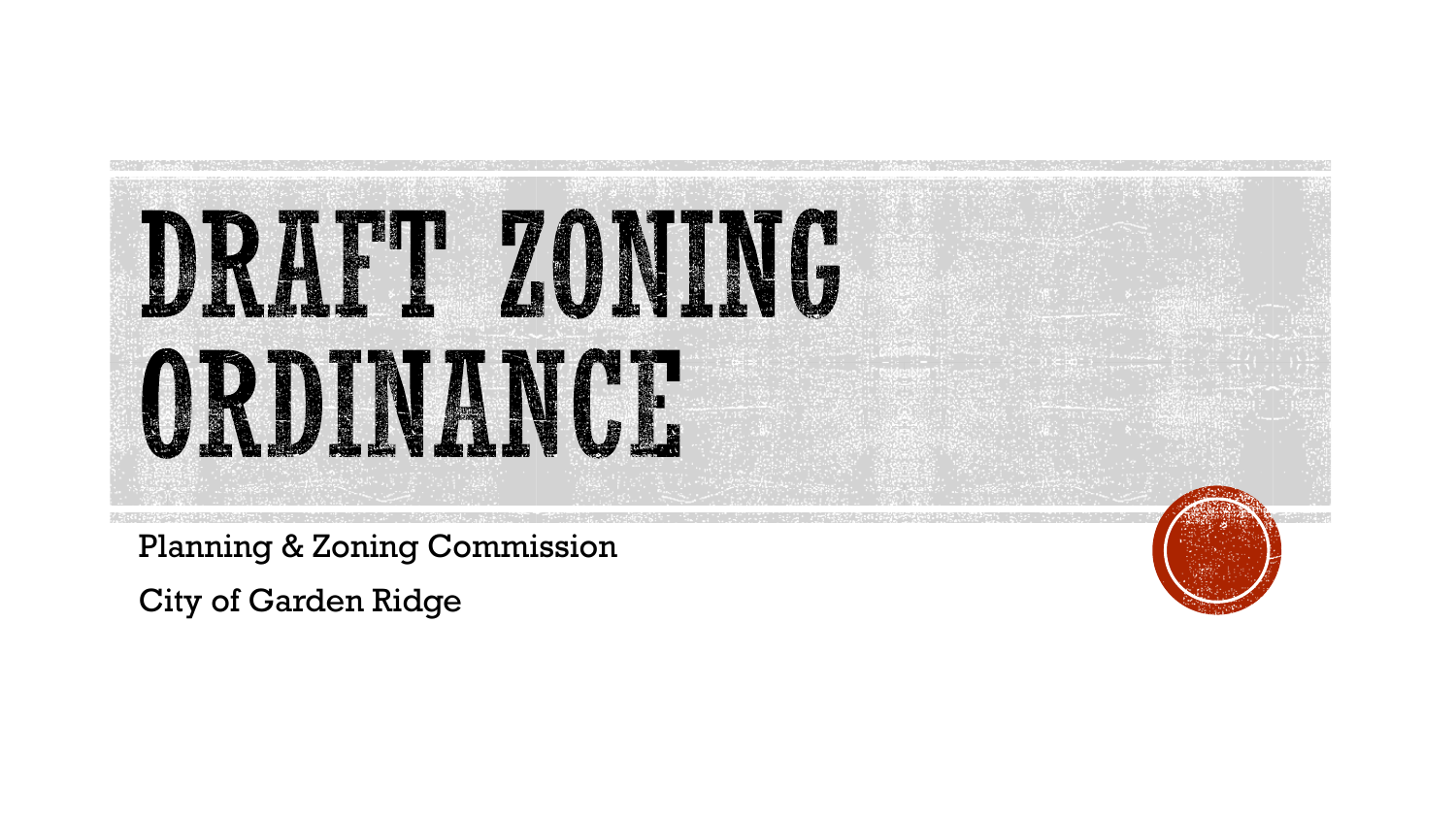## ZONING DIMENSIONAL REGULATIONS TABLE (SEC.2.05.07)

- Decreased Front Yard Setbacks
	- Community Commercial, CC 20ft (was 40ft)
	- Light Industrial,  $LI 30ft$  (was  $40ft$ )
	- $\blacksquare$  Heavy Industrial, HI 30ft (was 50ft)
- Decreased Side Yard Setback for Light Industrial (LI) on interior lots from 15ft to 0ft
- Adjusted *Minimum Lot Area* to acreage calculation from square feet, which resulted in minor adjustments minimum lot areas.

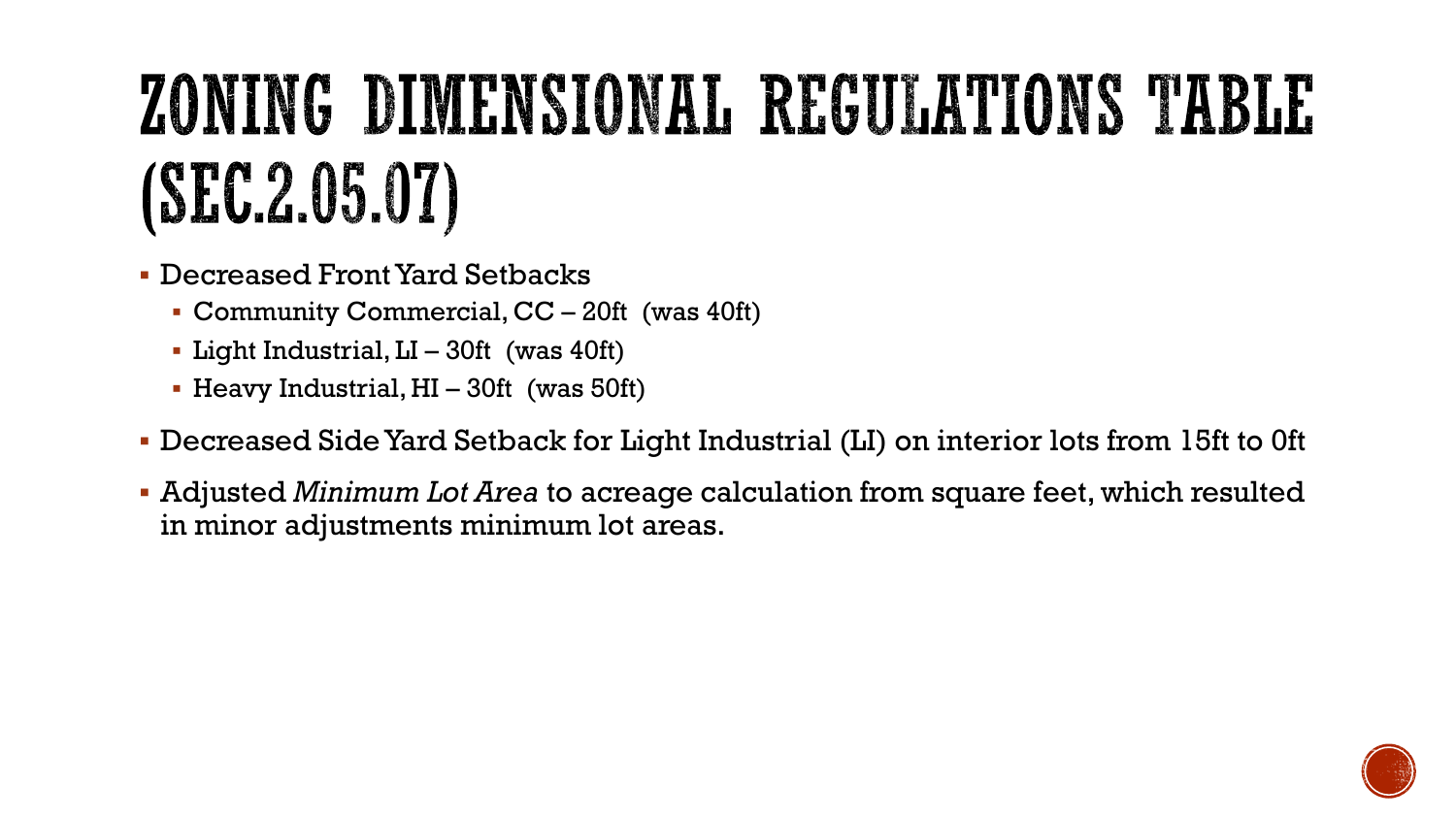#### ZONING DIMENSIONAL REGULATIONS TABLE (SEC.2.05.07) CONT.

- Maximum Building Coverage removed
- Maximum Impervious Cover limits adjusted
	- Residential Estate,  $RE 50\%$  (was  $35\%$ )
	- Community Commercial,  $CC 75\%$  (was  $65\%)$
	- Neighborhood Mixed-Use Overlay District, NMU - 75% (was 65%)
	- Community Mixed-Use Overlay District, CMU 75% (was 65%)
	- **Light Industrial, LI 75%** (was  $50\%$ )
	- **Heavy Industrial, HI 75%** (was  $50\%$ )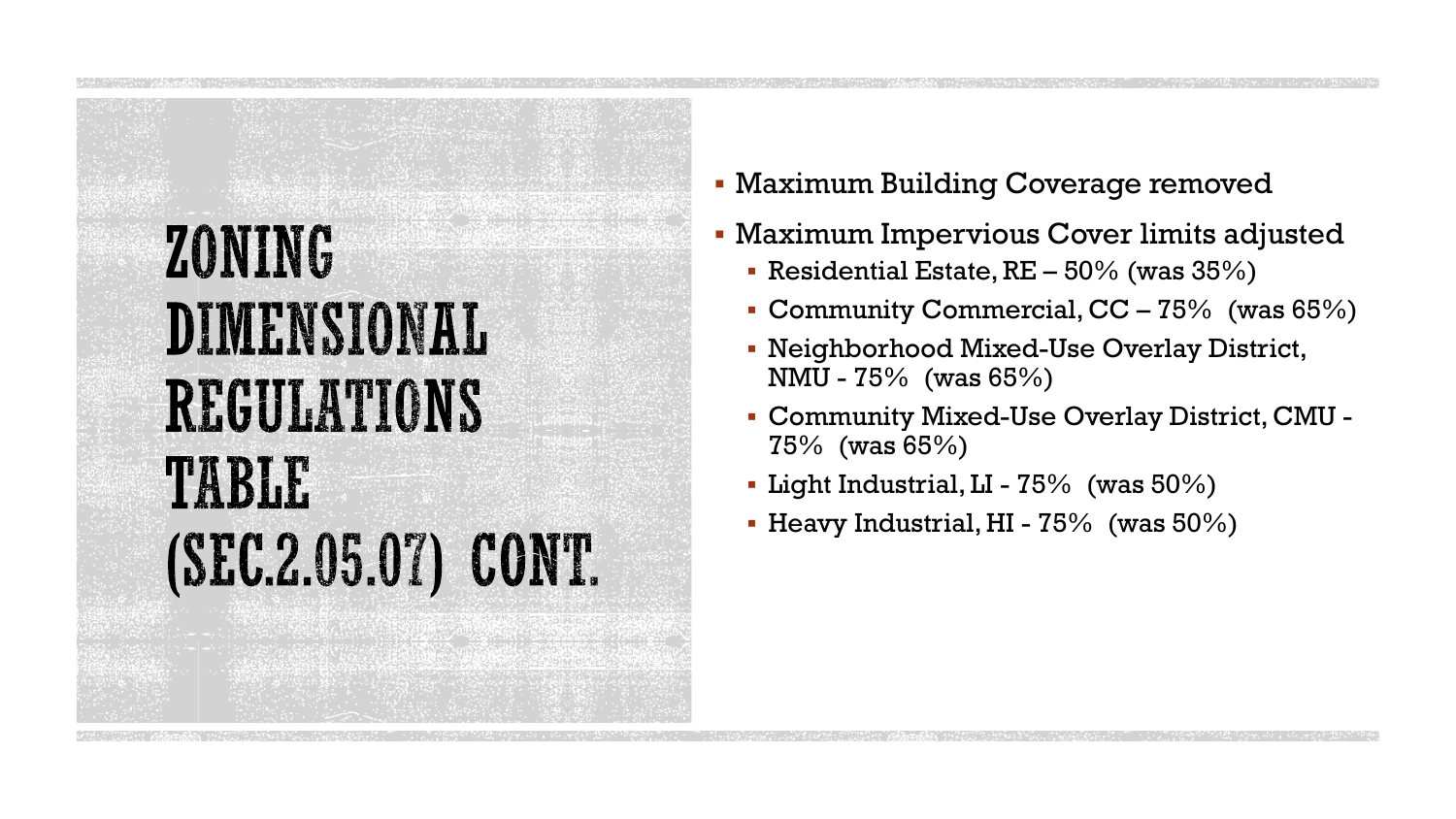#### STORAGE AND USE OF VEHICLES AND EQUIPMENT IN RESIDENTIAL ZONING DISTRICTS (SEC.2.06.07)

- RV, trailers, boats, commercial/farm vehicles must be concealed from view in a garage or parked in a rear or interior side yard (excludes 1-ton or smaller trucks).
- RV, trailers, boats, commercial/farm vehicles parked in a rear of interior side yard shall be generally screened from view from the public right-of-way by being placed behind the structure or behind a 6-foot tall solid fence.
- No parking on unpaved areas (vehicles, trailers, RV, etc.).
- Can't use vehicles, trailers, RVs, etc. as temporary or permanent residence.
- Cannot park trailers, RVs, boats, etc. in front of home for more than 10 consecutive days, and not more than 4 times a year.
- Cannot park trailers, RVs, boats, etc. in City right-of-way.

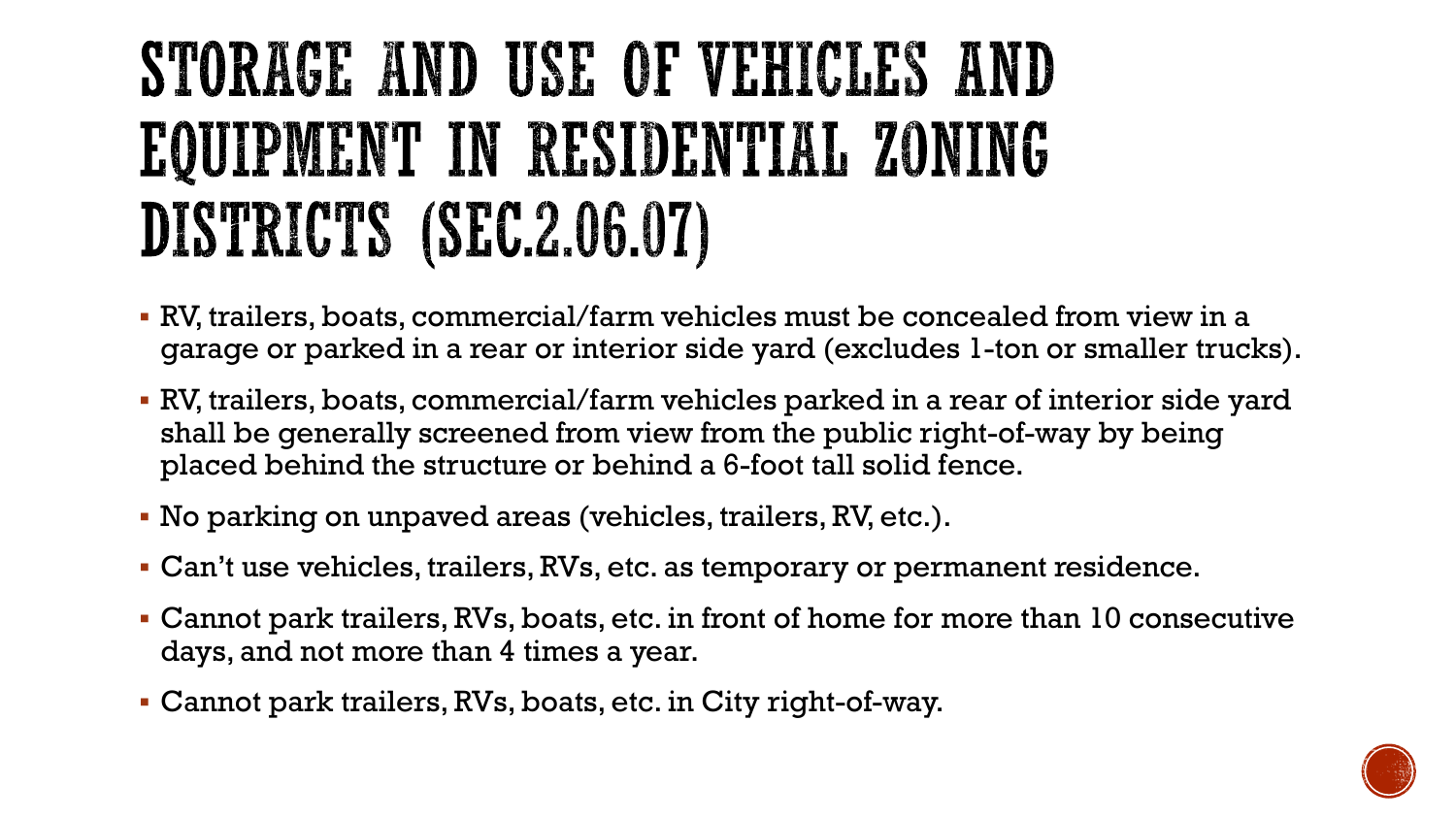## COMMERCIAL BUILDING ARTICULATION (SEC.2.06.09.G)

- Revised to provide for design flexibility.
- Maintains the spirit of the requirement to provide visual interest and break up the rhythm of long walls.
- No wall shall extend greater than 45 continuous feet without a break in both the vertical and horizontal rhythm of the wall. Breaks in the rhythm of the wall can be accomplished through articulations of the wall and roof line, changes in material, changes in color, the use of major architectural features (such as arcades, porticos, parapets, dormer windows, colonnade, etc.).

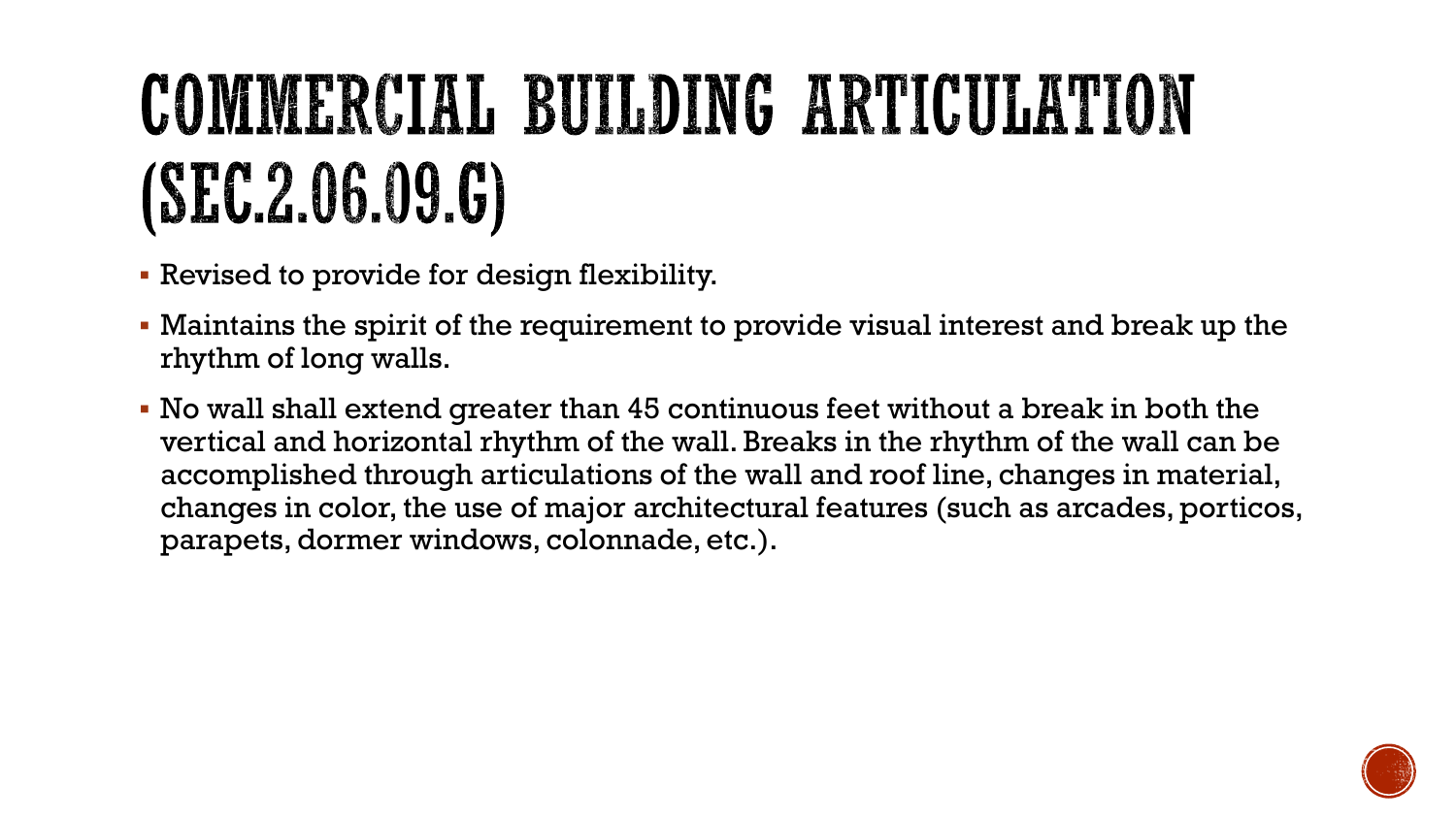## COMMON AND CROSS ACCESS EASEMENT (SEC.2.06.12.C)

- Updated to provide additional clarity on how cross access is to be provided
	- Public access or private access easements
	- Timing: dedicated with final plat or prior to Certificate of Occupancy
- Requires the use of shared driveways and cross access between nonresidential and mixed-use developments fronting on any street
- City Administrator authorized to grant exceptions to cross access due to site constraints (such as being adjacent to a creek/waterway)

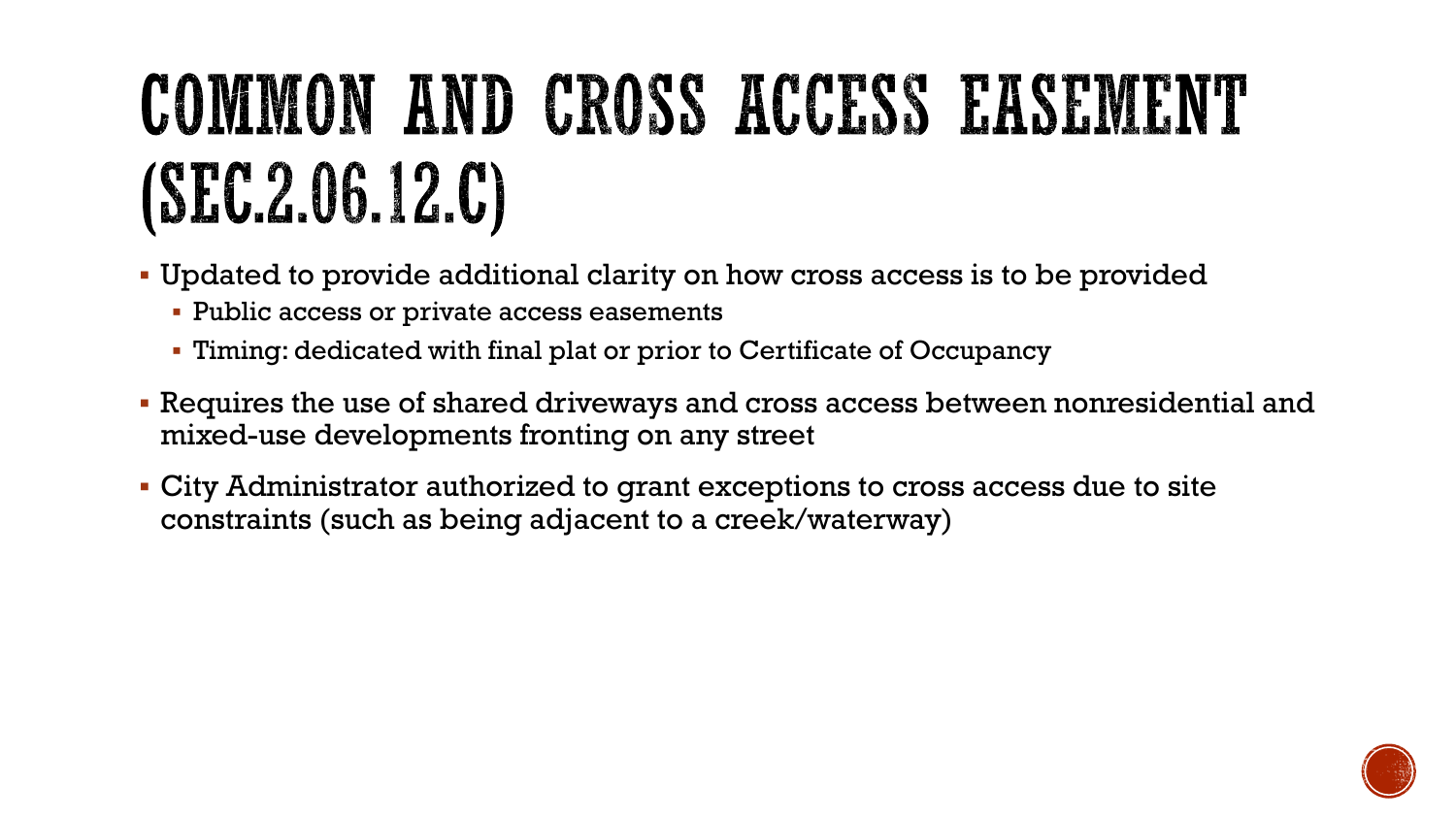#### NATURAL FEATURE OVERLAY (SEC.2.06.15)

- Reduced tree preservation to 80% (was  $100\%$ )
- Added allowance for "Alternative Street Frontage Buffer"
	- alternative does not reduce a standard unless it is, to the greatest extent practical, equally mitigated or improved by increasing standards or other requirements;
	- alternative preserves and enhances quality existing landscaping to the greatest reasonable extent;
	- alternative is in agreement with, and shall promote, the recommendations and policies within the City's Comprehensive Plan;
	- alternative enhances the site and the overall built environment of the City; and
	- alternative meets the spirit and intent of the NFO overlay district.